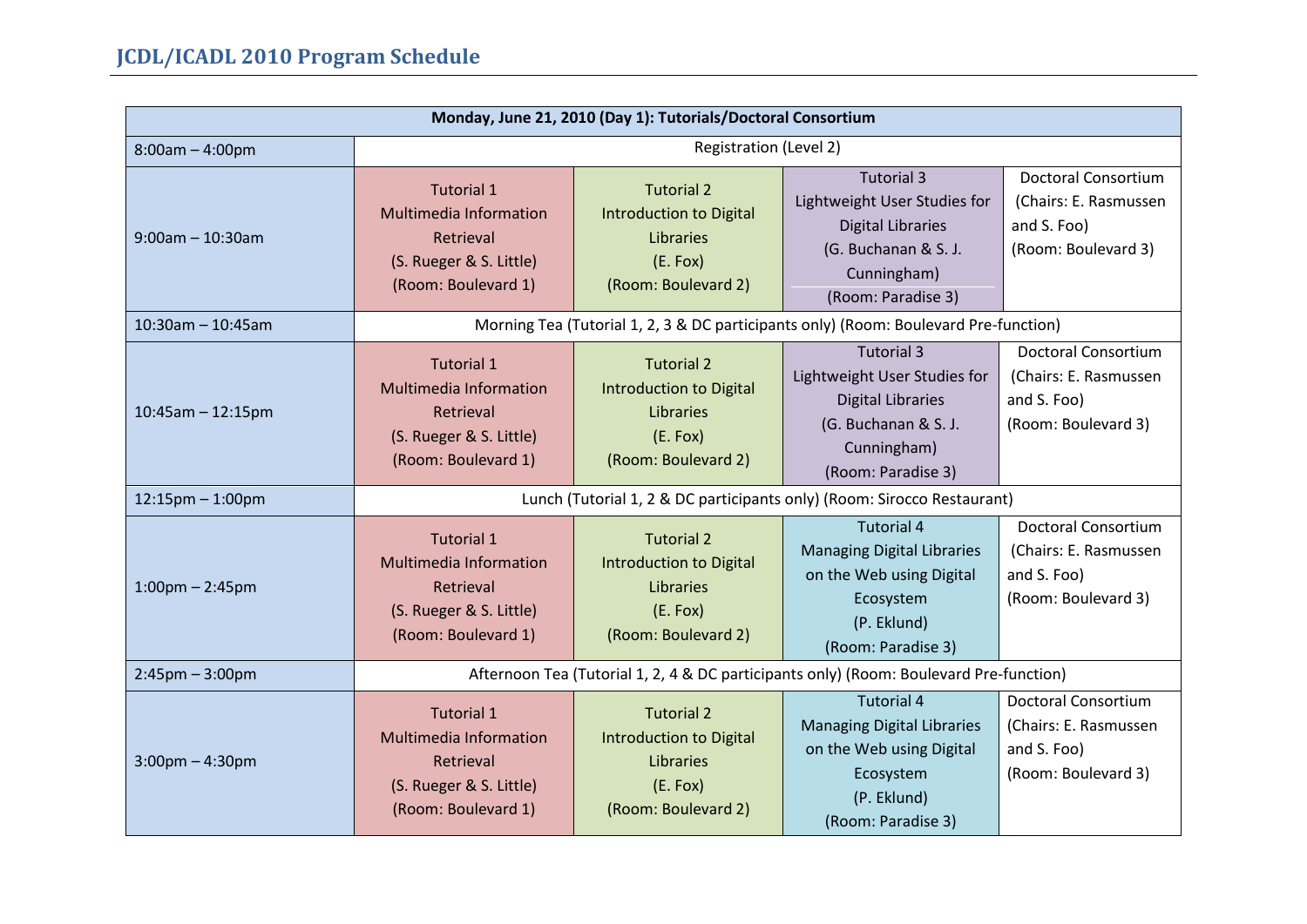| Tuesday, June 22, 2010 (Day 2): Conference |                                                                                                                                                                                                                                                                                                                                                                                                                                                                                                                      |                                                                                                                                                                                                                                                                                                                                                                                                                                                                                                                                                                                                                                                                  |                                                                                                                                                                                                                                                                                                                                                                                                                                                                         |  |
|--------------------------------------------|----------------------------------------------------------------------------------------------------------------------------------------------------------------------------------------------------------------------------------------------------------------------------------------------------------------------------------------------------------------------------------------------------------------------------------------------------------------------------------------------------------------------|------------------------------------------------------------------------------------------------------------------------------------------------------------------------------------------------------------------------------------------------------------------------------------------------------------------------------------------------------------------------------------------------------------------------------------------------------------------------------------------------------------------------------------------------------------------------------------------------------------------------------------------------------------------|-------------------------------------------------------------------------------------------------------------------------------------------------------------------------------------------------------------------------------------------------------------------------------------------------------------------------------------------------------------------------------------------------------------------------------------------------------------------------|--|
| $8:00am - 4:00pm$                          | Registration (Level 2)                                                                                                                                                                                                                                                                                                                                                                                                                                                                                               |                                                                                                                                                                                                                                                                                                                                                                                                                                                                                                                                                                                                                                                                  |                                                                                                                                                                                                                                                                                                                                                                                                                                                                         |  |
| $9:00$ am - 10:30am                        | Opening - Keith Webster (UQ Librarian)<br>Jaran Dancers, Kalwun Development Corporation<br><b>Surf Life Saving Queensland</b><br>Plenary / Keynote Speech - Katy Börner (Indiana University)<br>(Room: Boulevard)                                                                                                                                                                                                                                                                                                    |                                                                                                                                                                                                                                                                                                                                                                                                                                                                                                                                                                                                                                                                  |                                                                                                                                                                                                                                                                                                                                                                                                                                                                         |  |
| $10:30$ am - 11:00am                       |                                                                                                                                                                                                                                                                                                                                                                                                                                                                                                                      | Morning Tea (Room: Palm Ballroom, level 4)                                                                                                                                                                                                                                                                                                                                                                                                                                                                                                                                                                                                                       |                                                                                                                                                                                                                                                                                                                                                                                                                                                                         |  |
| $11:00$ am - $12:30$ pm                    | <b>Session 1a (JCDL) Annotations &amp; Markup</b><br>(Room: Boulevard 2)<br><b>Chair: Carl Lagoze</b><br><b>Making Web Annotations Persistent</b><br>over Time (R. Sanderson & H. Van de<br>Sompel) (30 mins)<br><b>Transferring Structural Markup</b><br><b>Across Translations Using</b><br><b>Multilingual Alignment and</b><br>Projection (D. Bamman et. al) (30 mins)<br><b>ProcessTron: Efficient Semi-</b><br><b>Automated Markup Generation for</b><br>Scientific Documents (G. Sautter et.<br>al) (30 mins) | <b>Session 1b (ICADL) Digital Libraries of</b><br>Heritage Materials (Room: Boulevard 1)<br>Chair: Gobinda Chowdhury<br>A Visual Dictionary for an Extinct<br>Language (K. Williams et. al) (15 mins)<br>A Scalable Method for Preserving<br>$\bullet$<br><b>Oral Literature from Small Languages</b><br>(S. Bird) (30 mins)<br><b>Digital Folklore Contents on</b><br><b>Education of Childhood Folklore and</b><br><b>Corporate Identification System</b><br>Design (Y. C. Liao et. al) (30 mins)<br>An Ancient-to-modern Information<br><b>Retrieval for Digital Collections of</b><br><b>Traditional Mongolian Script (B.</b><br>Batjargal et. al) (15 mins) | <b>Session 1c (JCDL) Scholarly Publications</b><br>(Room: Boulevard 3)<br><b>Chair: Erich Neuhold</b><br><b>Scholarly Paper Recommendation via</b><br><b>User's Recent Research Interests (K.</b><br>Sugiyama & M. Y. Kan) (30 mins)<br><b>Effective Self-Training Author Name</b><br>$\bullet$<br><b>Disambiguation in Scholarly Digital</b><br>Libraries (A. Ferreira et. al) (30 mins)<br>Citing for High Impact (X. Shi et. al)<br>$\bullet$<br>$(30 \text{ mins})$ |  |
| $12:30$ pm $- 1:30$ pm                     |                                                                                                                                                                                                                                                                                                                                                                                                                                                                                                                      | Lunch (Palm Ballroom, level 4)<br>JCDL Steering Committee Meeting (Paradise 3)                                                                                                                                                                                                                                                                                                                                                                                                                                                                                                                                                                                   |                                                                                                                                                                                                                                                                                                                                                                                                                                                                         |  |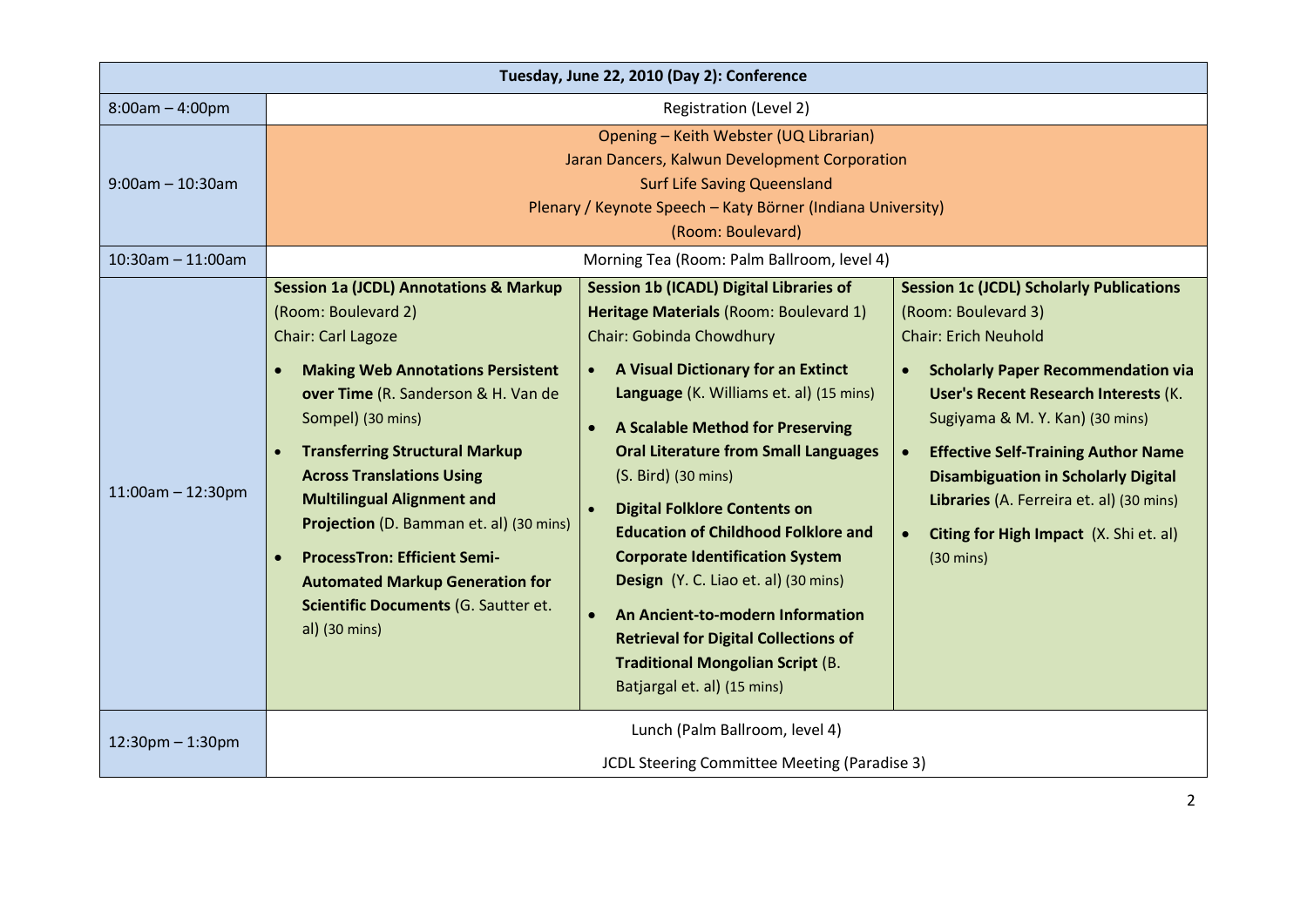| $1:30$ pm $-3:00$ pm  | Session 2a (JCDL) Search 1<br>(Room: Boulevard 2)<br><b>Chair: Keith Webster</b><br><b>Evaluating Methods to</b><br><b>Rediscover Missing Web Pages</b><br>from the Web Infrastructure (M.<br>Klein & M. L. Nelson) (30 mins)<br><b>Search Behaviors in Different</b><br>Task Types (J. Liu et. al) (30 mins)<br><b>Exploiting Time-based Synonyms</b><br>in Searching Document Archives<br>(N. Kanhabua & K. Norvag) (30<br>mins)                 | <b>Session 2b (ICADL) Annotation &amp;</b><br><b>Collaboration</b> (Room: Boulevard 1)<br>Chair: Chris Khoo<br>A Collaborative Scholarly Annotation<br><b>System for Dynamic Web Documents</b><br>- a Literary Case Study (A. Gerber et.<br>al) (30 mins)<br><b>The Relation between Comments</b><br>inserted onto Digital Textbooks by<br><b>Students and Grades earned in the</b><br>Course (A. Motoki et.al) (30 mins)<br><b>Visualizing and Exploring Evolving</b><br><b>Information Networks in Wikipedia</b><br>(E. P. Lim et. al) (30 mins) | Session 2c (Panel) Digital Libraries in an<br><b>International Context</b><br>(Room: Boulevard 3)<br>Organizer - Ron Larsen<br>Moderator - Harry Bruce<br>Speakers:<br>Lea Giles-Peters<br>$\bullet$<br>José Borbinha<br>Hussein Suleman<br>Shalini Urs                                                                                                                                                                                                                                      |
|-----------------------|----------------------------------------------------------------------------------------------------------------------------------------------------------------------------------------------------------------------------------------------------------------------------------------------------------------------------------------------------------------------------------------------------------------------------------------------------|----------------------------------------------------------------------------------------------------------------------------------------------------------------------------------------------------------------------------------------------------------------------------------------------------------------------------------------------------------------------------------------------------------------------------------------------------------------------------------------------------------------------------------------------------|----------------------------------------------------------------------------------------------------------------------------------------------------------------------------------------------------------------------------------------------------------------------------------------------------------------------------------------------------------------------------------------------------------------------------------------------------------------------------------------------|
| $3:00$ pm – $3:30$ pm | Afternoon Tea (Room: Palm Ballroom, level 4)                                                                                                                                                                                                                                                                                                                                                                                                       |                                                                                                                                                                                                                                                                                                                                                                                                                                                                                                                                                    |                                                                                                                                                                                                                                                                                                                                                                                                                                                                                              |
| $3:30$ pm $-5:00$ pm  | <b>Session 3a (JCDL) Historical Text &amp;</b><br><b>Documents (Room: Boulevard 2)</b><br><b>Chair: Rick Furuta</b><br><b>Using Word Sense Discrimination on</b><br>$\bullet$<br><b>Historic Document Collection (N.</b><br>Tahmasebi et. al) (30 mins)<br><b>Chinese Calligraphy Specific Style</b><br>Rendering System (Z. Zhang et. al) (30<br>mins)<br><b>Translating Handwritten Bushman</b><br>Texts (K. Williams & H. Suleman) (30<br>mins) | <b>Session 3b (ICADL) Mobility &amp; Migration</b><br>(Room: Boulevard 1)<br>Chair: Ee-Peng Lim<br>Do Games Motivate Mobile Content<br><b>Sharing?</b> (D. Goh et. al) (30mins)<br>A Multifaceted Approach to Exploring<br>Mobile Annotations (G. Low et. al) (30<br>mins)<br><b>Model Migration Approach for</b><br>Database Preservation (A. Rahman et.<br>al) (30 mins)                                                                                                                                                                         | <b>Session 3c (ICADL) Natural Language</b><br><b>Processing (Room: Boulevard 3)</b><br><b>Chair: Schubert Foo</b><br><b>Automated Processing of Digitized</b><br><b>Historical Newspapers beyond the</b><br>Article Level (R. Allen, C. Hall) (30mins)<br><b>Keyphrases Extraction from Scientific</b><br>$\bullet$<br>Documents (M. Krapivin et. al) (30min)<br><b>Measuring Peculiarity of Text using</b><br><b>Relation between Words on the Web</b><br>(T. Nakabayashi et. al) (15 mins) |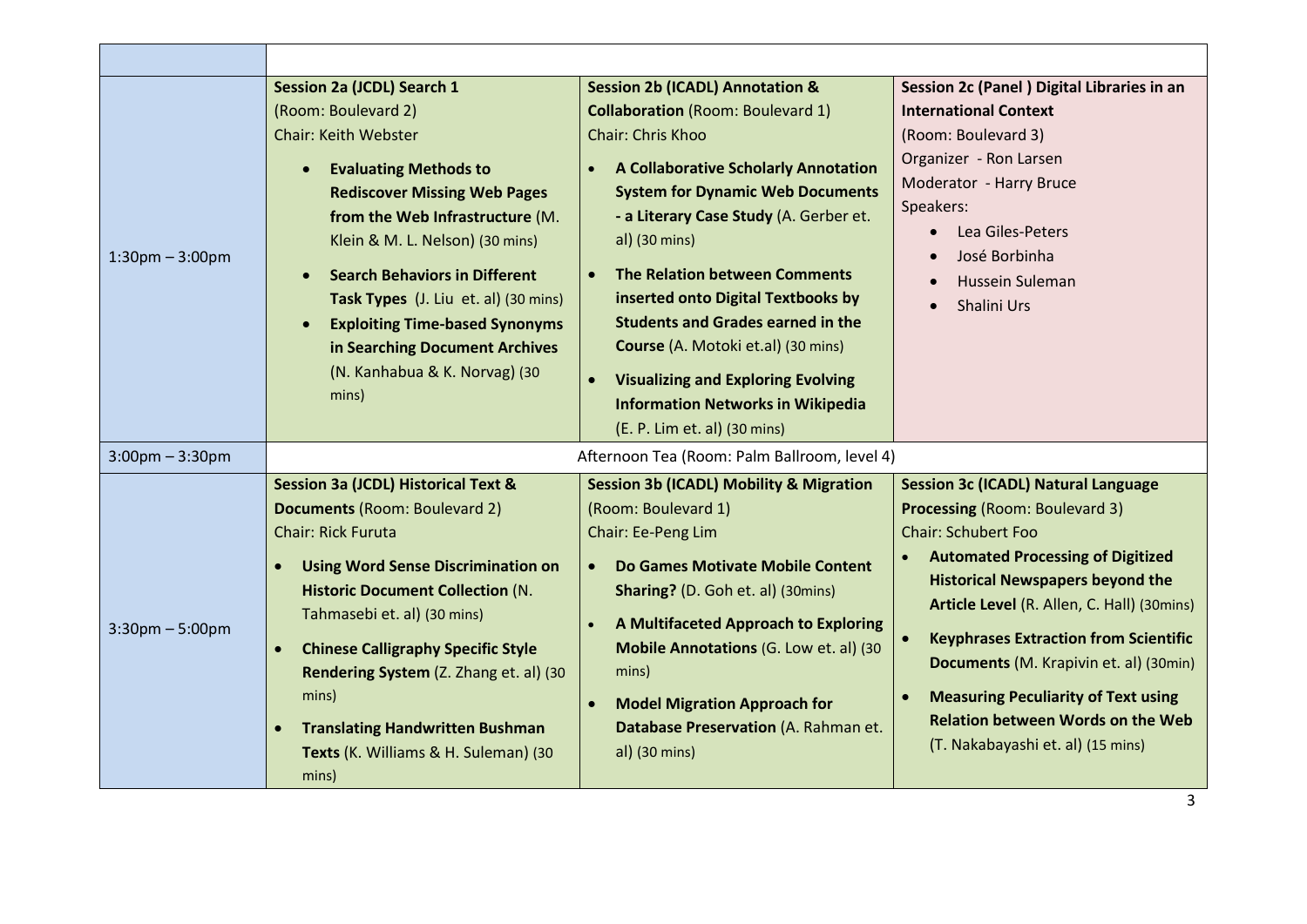|                                   | <b>Imitating Human Literature Review</b><br><b>Writing: An Approach to Multi-</b><br><b>Document Summarization (K. Jaidka</b> |
|-----------------------------------|-------------------------------------------------------------------------------------------------------------------------------|
|                                   | et. al) (15 mins)                                                                                                             |
|                                   | <b>Minute Madness</b>                                                                                                         |
| $5:15 \text{pm} - 5:45 \text{pm}$ | <b>Chairs: Maureen Henninger and Cecile Paris</b>                                                                             |
|                                   | (Room: Boulevard)                                                                                                             |
|                                   | Opening Reception (drinks & canapés)                                                                                          |
| $6.00 \text{pm} - 8.00 \text{pm}$ | Posters / Demos                                                                                                               |
|                                   | <b>Best Paper Awards Ceremony</b>                                                                                             |
|                                   | (Room: Palm Ballroom)                                                                                                         |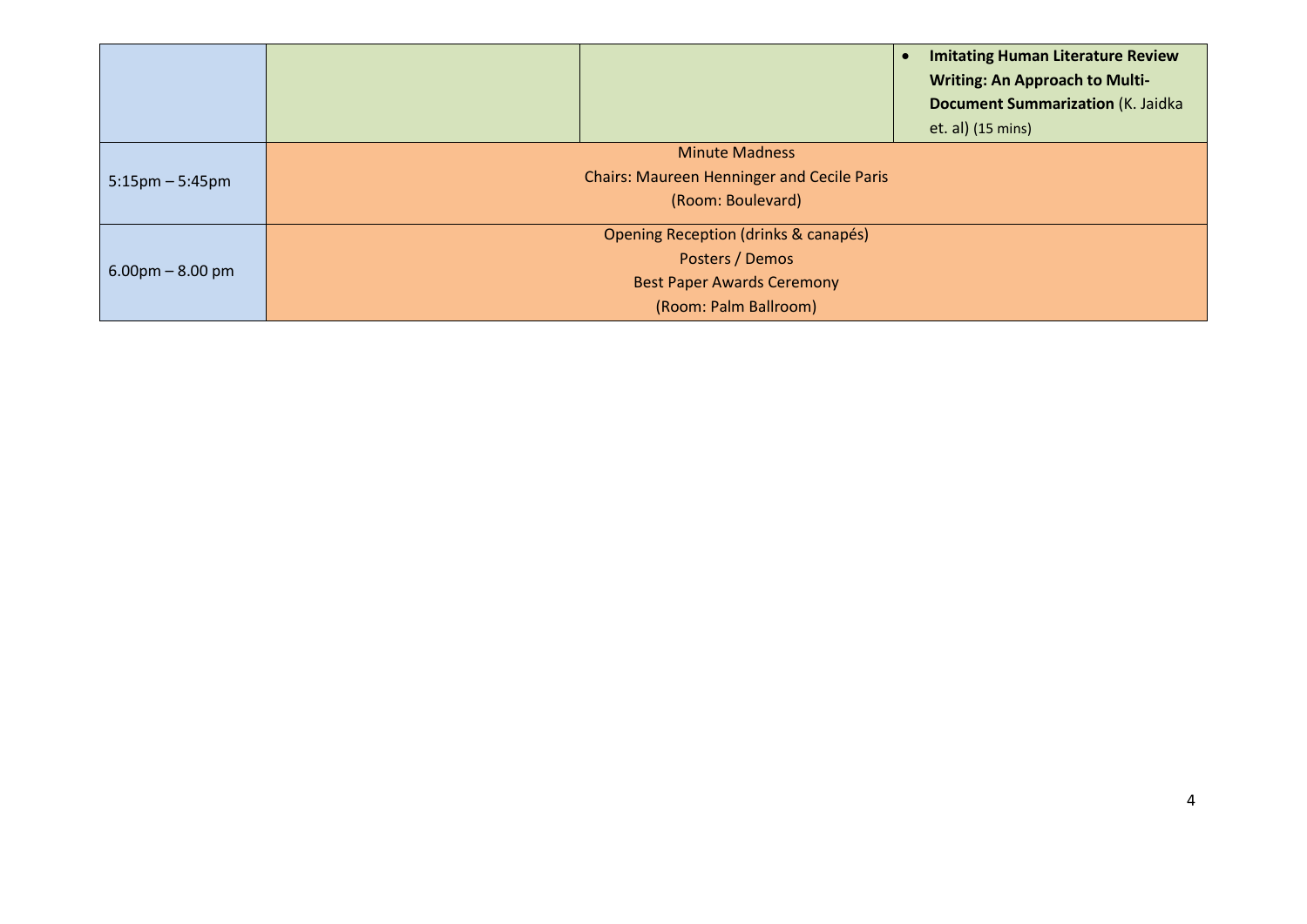| Wednesday, June 23, 2010 (Day 3): Conference |                                                                                                                                                                                                                                                                                                                                                                                                                                                                         |                                                                                                                                                                                                                                                                                                                                                                                                                                                                                                                                                                                                                                  |                                                                                                                                                                                                                                                                                                                                                                                                               |  |
|----------------------------------------------|-------------------------------------------------------------------------------------------------------------------------------------------------------------------------------------------------------------------------------------------------------------------------------------------------------------------------------------------------------------------------------------------------------------------------------------------------------------------------|----------------------------------------------------------------------------------------------------------------------------------------------------------------------------------------------------------------------------------------------------------------------------------------------------------------------------------------------------------------------------------------------------------------------------------------------------------------------------------------------------------------------------------------------------------------------------------------------------------------------------------|---------------------------------------------------------------------------------------------------------------------------------------------------------------------------------------------------------------------------------------------------------------------------------------------------------------------------------------------------------------------------------------------------------------|--|
| $7:30am - 8:30am$                            | TCDL Executive Meeting (Room: Sirocco Restaurant)                                                                                                                                                                                                                                                                                                                                                                                                                       |                                                                                                                                                                                                                                                                                                                                                                                                                                                                                                                                                                                                                                  |                                                                                                                                                                                                                                                                                                                                                                                                               |  |
| $8:00am - 4:00pm$                            |                                                                                                                                                                                                                                                                                                                                                                                                                                                                         | <b>Registration (Level 2)</b>                                                                                                                                                                                                                                                                                                                                                                                                                                                                                                                                                                                                    |                                                                                                                                                                                                                                                                                                                                                                                                               |  |
| $9:00$ am - 10:30am<br>$10:30$ am - 11:00am  | Plenary / Keynote Speech - David Rosenthal (Stanford University Libraries)<br>(Room: Boulevard)<br><b>Chair: Carl Lagoze</b>                                                                                                                                                                                                                                                                                                                                            |                                                                                                                                                                                                                                                                                                                                                                                                                                                                                                                                                                                                                                  |                                                                                                                                                                                                                                                                                                                                                                                                               |  |
|                                              | <b>Session 4a (JCDL) Collaborative</b>                                                                                                                                                                                                                                                                                                                                                                                                                                  | Morning Tea (Room: Palm Ballroom, level 4)<br><b>Session 4b (ICADL) Metadata</b>                                                                                                                                                                                                                                                                                                                                                                                                                                                                                                                                                 | <b>Session 4c (ICADL) Usability &amp;</b>                                                                                                                                                                                                                                                                                                                                                                     |  |
| $11:00$ am - $12:30$ pm                      | <b>Information Environments</b><br>(Room: Boulevard 2)<br>Chair: J. Stephen Downie<br>Do Wikipedians Follow Domain<br><b>Experts?: A Domain-specific</b><br><b>Study on Wikipedia Knowledge</b><br><b>Building</b> (Y. Zhang et. al) (30 mins)<br><b>Spatiotemporal Mapping of</b><br>$\bullet$<br>Wikipedia Concepts (A. Popescu &<br>G. Grefenstette) (30 mins)<br><b>Crowdsourcing the Assembly of</b><br><b>Concept Hierarchies (K. Eckert et.</b><br>al) (30 mins) | (Room: Boulevard 1)<br><b>Chair: Ingeborg Solvberg</b><br>The Studies of Users' Requirements<br>$\bullet$<br>in the Development of Palm Leaf<br><b>Manuscripts Metadata Schema (N.</b><br>Chamnongsri et. al) (30 mins)<br><b>Landscaping Taiwan's Cultural</b><br>$\bullet$<br><b>Heritages- The Implementation of</b><br><b>TELDAP Collection-Level Description</b><br>(H. H. Chen et. al) (30 mins)<br><b>GLAM Metadata Interoperability (S.</b><br>Lim & C. L. Liew) (15 mins)<br><b>Metadata Creation: Application for</b><br>$\bullet$<br><b>Thai Lanna Historical and Traditional</b><br>Archives (T. Techawut) (15 mins) | <b>Navigation</b> (Room: Boulevard 3)<br>Chair: Shigeo Sugimoto<br>A user-centric evaluation of the<br>Europeana digital library (M.<br>Dobreva & S. Chowdhury) (30min)<br><b>Digital Map Application for</b><br>$\bullet$<br>Historical Photos (W. Chen & T.<br>Nottveit) (30mins)<br><b>Supporting Early Document</b><br>$\bullet$<br><b>Navigation with Semantic Zooming</b><br>(T. Owen et. al) (30 mins) |  |
| $12:30$ pm $- 1:30$ pm                       | Lunch (Room: Palm Ballroom, level 4)<br>JCDL Business Meeting (Room: Boulevard 3)                                                                                                                                                                                                                                                                                                                                                                                       |                                                                                                                                                                                                                                                                                                                                                                                                                                                                                                                                                                                                                                  |                                                                                                                                                                                                                                                                                                                                                                                                               |  |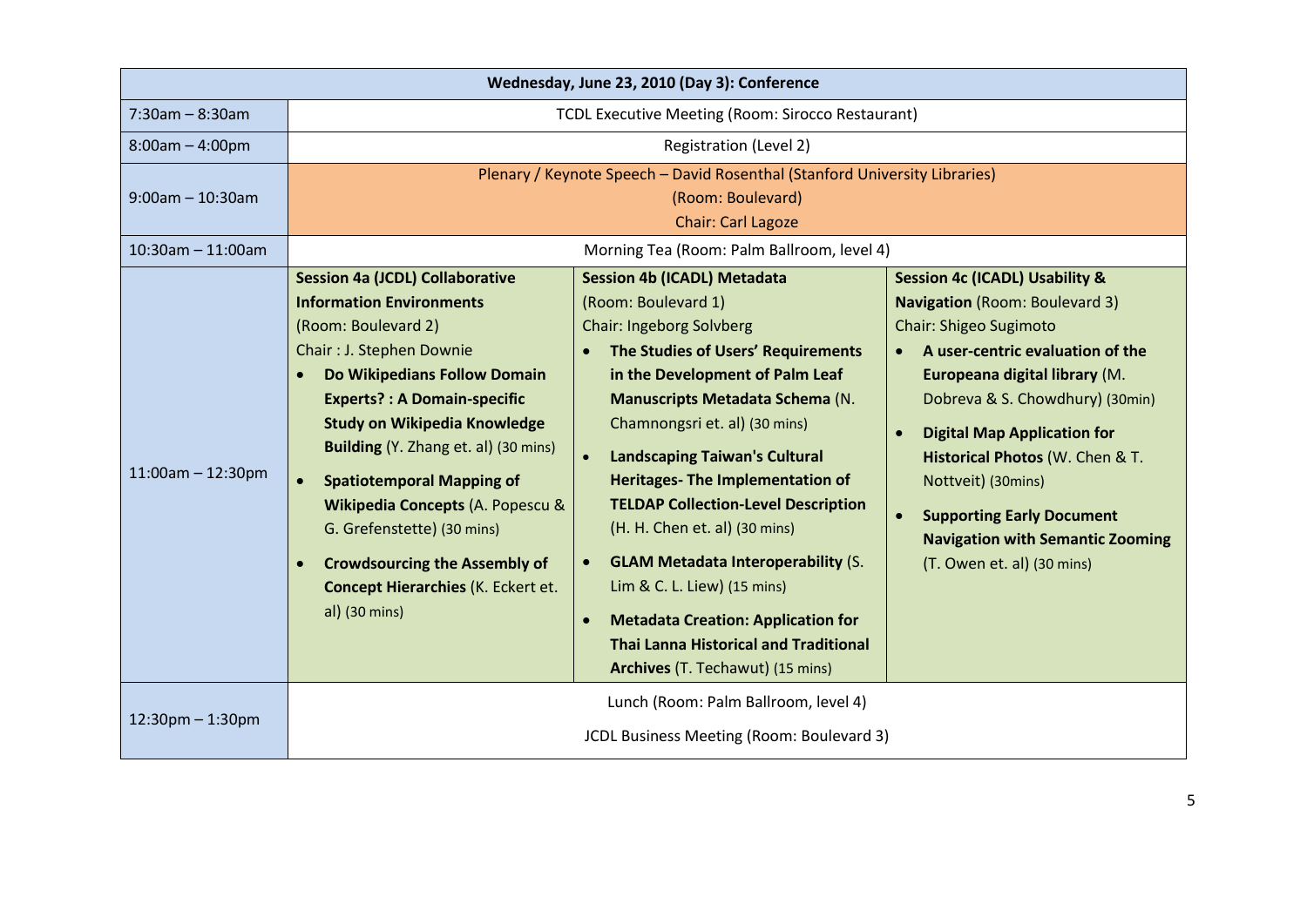| $1:30$ pm $-3:00$ pm | <b>Session 5a (JCDL) Personal Collections</b><br>(Room: Boulevard 2)<br><b>Chair: Edie Rasmussen</b><br>A User-Centered Design of a<br><b>Personal Digital Library for Music</b><br><b>Exploration</b> (D. Bainbridge et. al)<br>$(30 \text{ mins})$<br><b>Improving Mood Classification in</b><br>$\bullet$<br><b>Music Digital Libraries by</b><br><b>Combining Lyrics and Audio (X.</b><br>Hu & J. S. Downie) (30 mins)<br><b>Visualizing Personal Digital</b><br>$\bullet$<br>Collections (M. Esteva et. al) (15<br>mins)<br><b>Interpretation of Web Page</b><br>$\bullet$<br>Layouts by Blind Users (L.<br>Francisco-Revilla & J. Crow) (15<br>mins) | <b>Session 5b (ICADL) Knowledge Structures</b><br>(Room: Boulevard 1)<br><b>Chair: Hussein Suleman</b><br>PODD: An Ontology-driven Data<br>$\bullet$<br><b>Repository for Collaborative</b><br>Phenomics Research (Y. F. Li et. al) (30<br>mins)<br>A Configurable RDF Editor for<br>Australian Curriculum (D. Golder et.<br>al) (30 mins)<br><b>Thesaurus Extension using Web</b><br>$\bullet$<br>Search Engines (R. Meusel et. al) (30<br>mins) | <b>Session 5c Panel</b><br><b>Computer Science, Information Studies,</b><br><b>Digital Libraries, and Web Science:</b><br><b>Different Facets or Different Faces?</b><br>(Room: Boulevard 3)<br>Organizer - Ron Larsen<br>Moderator - Christine Borgman<br>Speakers:<br>Ee-Peng Lim<br>$\bullet$<br>Sally Jo Cunningham<br>$\bullet$<br>Sándor Darányi<br>$\bullet$<br>Shigeo Sugimoto |
|----------------------|------------------------------------------------------------------------------------------------------------------------------------------------------------------------------------------------------------------------------------------------------------------------------------------------------------------------------------------------------------------------------------------------------------------------------------------------------------------------------------------------------------------------------------------------------------------------------------------------------------------------------------------------------------|---------------------------------------------------------------------------------------------------------------------------------------------------------------------------------------------------------------------------------------------------------------------------------------------------------------------------------------------------------------------------------------------------------------------------------------------------|----------------------------------------------------------------------------------------------------------------------------------------------------------------------------------------------------------------------------------------------------------------------------------------------------------------------------------------------------------------------------------------|
| $3:00$ pm $-3:30$ pm |                                                                                                                                                                                                                                                                                                                                                                                                                                                                                                                                                                                                                                                            | Afternoon Tea (Room: Palm Ballroom, level 4)                                                                                                                                                                                                                                                                                                                                                                                                      |                                                                                                                                                                                                                                                                                                                                                                                        |
| $3:30$ pm $-5:00$ pm | <b>Session 6a (JCDL) Visualization</b><br>(Room: Boulevard 2)<br>Chair: George Buchanan<br><b>Supporting Document Triage via</b><br><b>Annotation-based Multi-</b><br><b>Application Visualizations (S. Bae</b><br>et. al) (30min)<br><b>Flexible Access to Photo Libraries</b>                                                                                                                                                                                                                                                                                                                                                                            | <b>Session 6b (ICADL) Images &amp; Retrieval</b><br>(Room: Boulevard 1)<br><b>Chair: Shalini Urs</b><br><b>Preservation of Cultural Heritage:</b><br>$\bullet$ .<br>From Print Book to Digital Library - A<br>Greenstone Experience (H. Sutedjo<br>et. al) (15 mins)<br><b>Improving Social Tag-Based Image</b>                                                                                                                                   | <b>Session 6c (JCDL) Data Mining</b><br>(Room: Boulevard 3)<br>Chair: Carl Lagoze<br><b>Domain-Specific Iterative</b><br>Readability Computation (J. Zhao &<br>M. Y. Kan) (30min)<br><b>Evaluating Topic Models for Digital</b><br>$\bullet$<br>Libraries (D. Newman et. al) (30mins)                                                                                                  |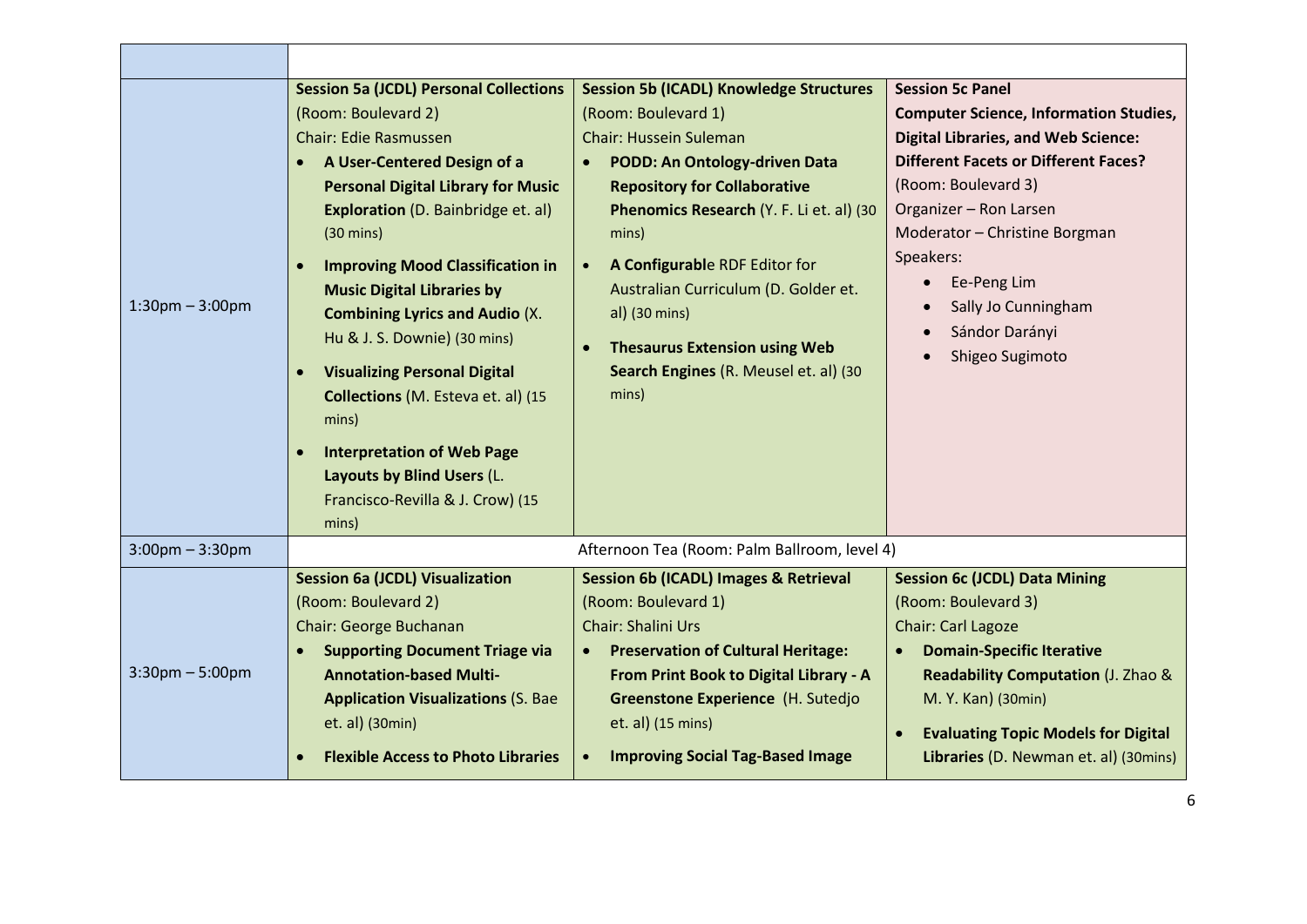|                                   | via Time, Place, Tags, and Visual<br>Features (A. Girgensohn et. al)<br>$(30 \text{mins})$<br><b>Interactively Browsing Movies in</b><br>terms of Action, Foreshadowing<br>and Resolution (S. Greenhill et. al)<br>$(15 \text{ mins})$ | <b>Retrieval with CBIR Technique (C.</b><br>Haruechaiyasak & C. Damrongrat) (15<br>mins)<br><b>Identifying Persons in News Article</b><br><b>Images Based on Textual Analysis (C.</b><br>Haruechaiyasak & C. Damrongrat)<br>(30min) | <b>FRBRization of MARC records in</b><br>multiple catalogs (H. Manguinhas<br>et. al) (30 mins) |
|-----------------------------------|----------------------------------------------------------------------------------------------------------------------------------------------------------------------------------------------------------------------------------------|-------------------------------------------------------------------------------------------------------------------------------------------------------------------------------------------------------------------------------------|------------------------------------------------------------------------------------------------|
|                                   | <b>Timeline Interactive Multimedia</b><br><b>Experience (TIME): On Location</b><br><b>Access to Aggregate Event</b><br><b>Information</b> (J. Crow et. al) (15<br>mins)                                                                | <b>Proactive Harvesting of Research</b><br><b>Paper Metadata from Scientific</b><br>Conference Web Sites (M. Hänse et.<br>al) (30 mins)                                                                                             |                                                                                                |
| $6:00 \text{pm} - 9:00 \text{pm}$ |                                                                                                                                                                                                                                        | Conference Dinner - Australian Outback Spectacular                                                                                                                                                                                  |                                                                                                |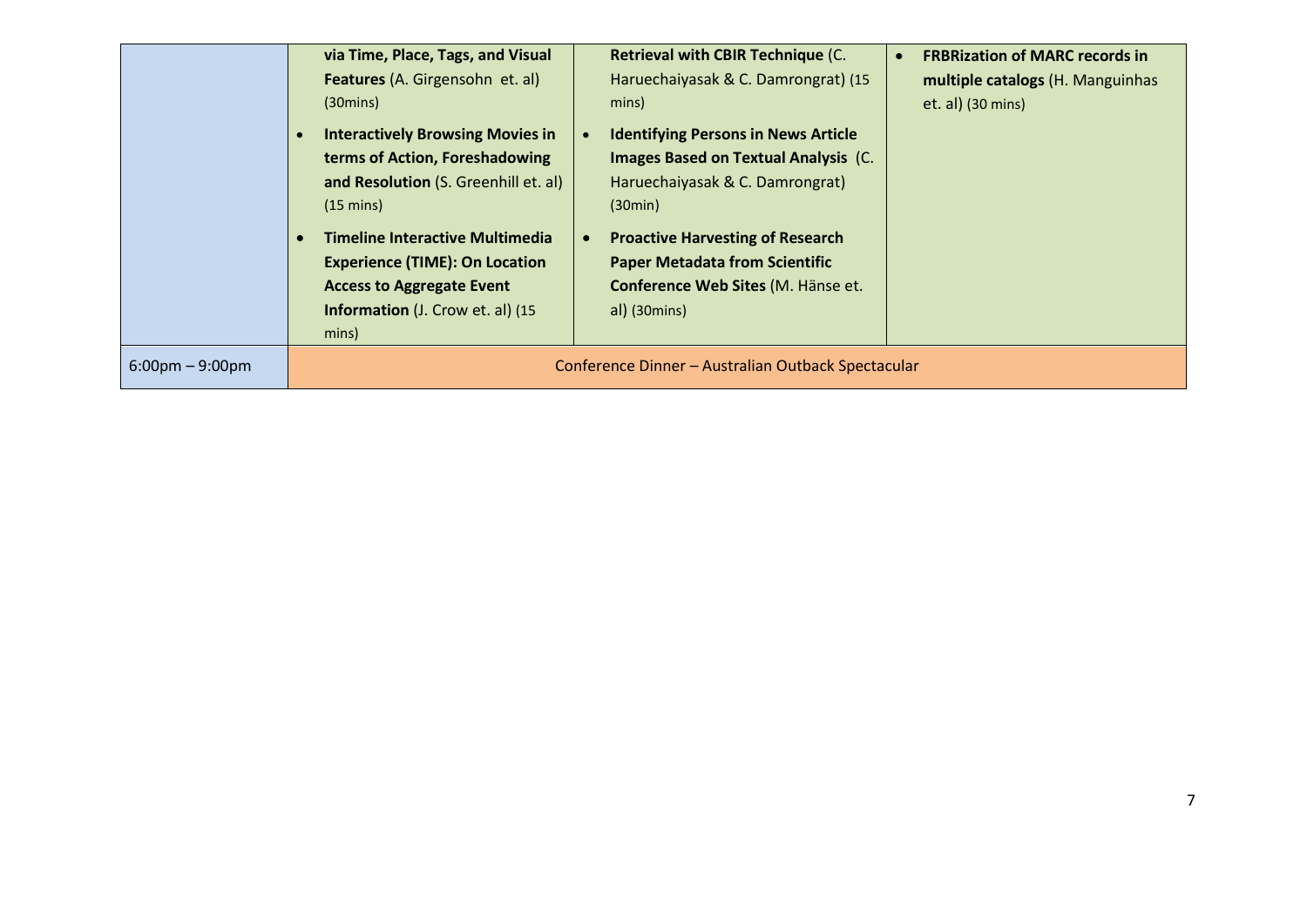| Thursday, June 24, 2010 (Day 4): Conference |                                                                                                                                                                                                                                                                                                                                                                                                                                                                                                                                                                                      |                                                                                                                                                                                                                                                                                                                                                                                                                                                                                                                   |  |  |
|---------------------------------------------|--------------------------------------------------------------------------------------------------------------------------------------------------------------------------------------------------------------------------------------------------------------------------------------------------------------------------------------------------------------------------------------------------------------------------------------------------------------------------------------------------------------------------------------------------------------------------------------|-------------------------------------------------------------------------------------------------------------------------------------------------------------------------------------------------------------------------------------------------------------------------------------------------------------------------------------------------------------------------------------------------------------------------------------------------------------------------------------------------------------------|--|--|
| $8:00am - 4:00pm$                           | Registration (Level 2)                                                                                                                                                                                                                                                                                                                                                                                                                                                                                                                                                               |                                                                                                                                                                                                                                                                                                                                                                                                                                                                                                                   |  |  |
| $9:00$ am - 10:30am                         | Plenary / Keynote Speech - Curtis Wong (Microsoft Research)<br>(Room: Boulevard)<br><b>Chair: Jane Hunter</b>                                                                                                                                                                                                                                                                                                                                                                                                                                                                        |                                                                                                                                                                                                                                                                                                                                                                                                                                                                                                                   |  |  |
| $10:30$ am - 11:00am                        |                                                                                                                                                                                                                                                                                                                                                                                                                                                                                                                                                                                      | Morning Tea (Room: Palm Ballroom, level 4)                                                                                                                                                                                                                                                                                                                                                                                                                                                                        |  |  |
| $11:00$ am - 12:30pm                        | <b>Session 7a (JCDL) Infrastructure &amp; Systems</b><br>(Room: Boulevard 2) Chair: Jose Borbina<br><b>Exposing the Hidden Web for Chemical Digital Libraries</b><br>(S. Tönnies et. al) (30 mins)<br>oreChem ChemxSeer: A Semantic Digital Library (N. Li<br>et. al) (30 mins)<br><b>BinarizationShop: A User-Assisted Software Suite for</b><br><b>Converting Old Documents to Black-and-White (F. Deng</b><br>et. al) (15 mins)<br>Using an Ontology and a Multilingual Glossary for<br><b>Enhancing the Nautical Archaeology Digital Library (C.</b><br>Monroy et. al) (15 mins) | Session 7b (JCDL) Integration of Physical and Digital Media<br>(Room: Boulevard 3) Chair: Yuan-Fang Li<br><b>In-depth Utilization of Chinese Ancient Maps: A Hybrid</b><br>Approach to Digitizing Map Resources in CADAL (Z. Ye<br>et. al) (30 mins)<br>The Fused Library: Integrating Digital and Physical<br>Libraries with Location-Aware Sensors (G. Buchanan)<br>$(30 \text{ mins})$<br><b>What Humanists Want: How Scholars Use Primary</b><br><b>Source Documents</b> (N. Audenaert & R. Furuta) (30 mins) |  |  |
| $12:30$ pm $-1:30$ pm                       | Lunch (Palm Ballroom, level 4)<br>ICADL Steering Committee Meeting (Room: Paradise 3)                                                                                                                                                                                                                                                                                                                                                                                                                                                                                                |                                                                                                                                                                                                                                                                                                                                                                                                                                                                                                                   |  |  |
| $1:30$ pm $-3:00$ pm                        | <b>Session 8a (JCDL) Search 2</b><br>(Room: Boulevard 2) (Chair: David Hicks)<br><b>Context Identification of Sentences in Related Work</b><br><b>Sections using Conditional Random Fields: Towards</b><br>Intelligent Digital Libraries (Angrosh M. A. et. al) (30                                                                                                                                                                                                                                                                                                                  | <b>Session 8b (JCDL) Theories &amp; Frameworks</b><br>(Room: Boulevard 3) (Chair: Tamara Sumner)<br>A Mathematical Framework for Modeling and Analyzing<br>Migration Time (F. Luan et. al) (30 mins)<br><b>Digital Libraries for Scientific Data Discovery and Reuse:</b>                                                                                                                                                                                                                                         |  |  |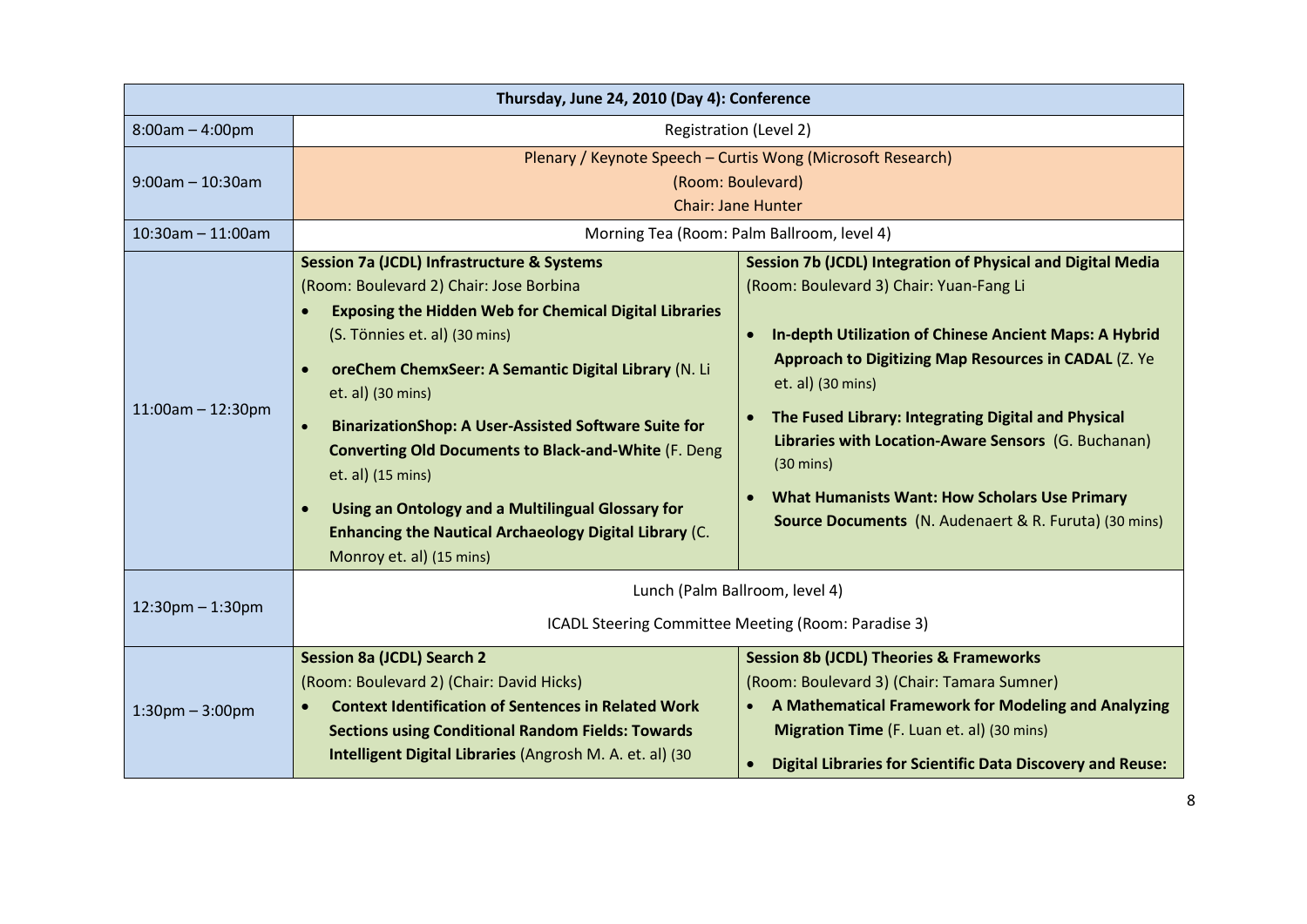|                                        | mins)                                                                                                                                                                                                                                                                                                                                                                                                                                                                                                                                                                                            | From Vision to Practical Reality (J. Wallis et. al) (30 mins)                                                                                                                                                                                                                                                                                                                                                                                                                                                                                             |  |
|----------------------------------------|--------------------------------------------------------------------------------------------------------------------------------------------------------------------------------------------------------------------------------------------------------------------------------------------------------------------------------------------------------------------------------------------------------------------------------------------------------------------------------------------------------------------------------------------------------------------------------------------------|-----------------------------------------------------------------------------------------------------------------------------------------------------------------------------------------------------------------------------------------------------------------------------------------------------------------------------------------------------------------------------------------------------------------------------------------------------------------------------------------------------------------------------------------------------------|--|
|                                        | Can an intermediary help users search image databases<br>$\bullet$<br>without annotations? (R. Villa et. al) (30 mins)<br>Social Network Document Ranking (L. Gou et. al) (30<br>mins)                                                                                                                                                                                                                                                                                                                                                                                                           | <b>Ensemble PDP-8: Eight Principles for Distributed Portals</b><br>$\bullet$<br>(E. Fox et. al) (15 mins)<br>Discovering Australia's Research Data (S. Kethers et. al)<br>$(15 \text{ mins})$                                                                                                                                                                                                                                                                                                                                                             |  |
| $3:00$ pm – $3:30$ pm                  |                                                                                                                                                                                                                                                                                                                                                                                                                                                                                                                                                                                                  | Afternoon Tea (Palm Ballroom, level 4)                                                                                                                                                                                                                                                                                                                                                                                                                                                                                                                    |  |
| $3:30$ pm $- 4.30$ pm                  | <b>Session 9a (JCDL) Social Aspects</b><br>(Room: Boulevard 2) (Chair: Christine Borgman)<br>This is What I'm Doing and Why: Reflections on a Think-<br>Aloud Study of Digital Library Users' Information<br>Behaviour (S. Makri et. al) (15mins)<br><b>Customizing Science Instruction with Educational Digital</b><br>Libraries (T. Sumner) (15 mins)<br><b>Impact and Prospect of Social Bookmarks for</b><br>Bibliographic Information Retrieval (K. Seki et. al) (15<br>mins)<br><b>Merging Metadata: A Sociotechnical Study of</b><br>Crosswalking and Interoperability (M. Khoo) (15mins) | <b>Session 9b (ICADL&amp;JCDL)</b><br>(Room: Boulevard 3) (Chair: Ed Fox)<br><b>Oranges Are Not the Only Fruit: An Institutional Case</b><br>$\bullet$<br><b>Study Demonstrating Why Data Digital Libraries Are Not</b><br>the Whole Answer to E-research (D. McKay) (30 mins)<br><b>Emulation Based Services in Digital Preservation (K.</b><br>$\bullet$<br>Rechert et. al) (15 mins)<br><b>Open Access Publishing: an initial discussion of income</b><br>$\bullet$<br>sources, scholarly journals and publishers (P.<br>Polydoratou et. al) (15 mins) |  |
| <b>Closing Session</b><br>4.30-5.00 pm | Final Closing Session - Handover to next years' JCDL and ICADL organizers<br>(Room: Boulevard)                                                                                                                                                                                                                                                                                                                                                                                                                                                                                                   |                                                                                                                                                                                                                                                                                                                                                                                                                                                                                                                                                           |  |